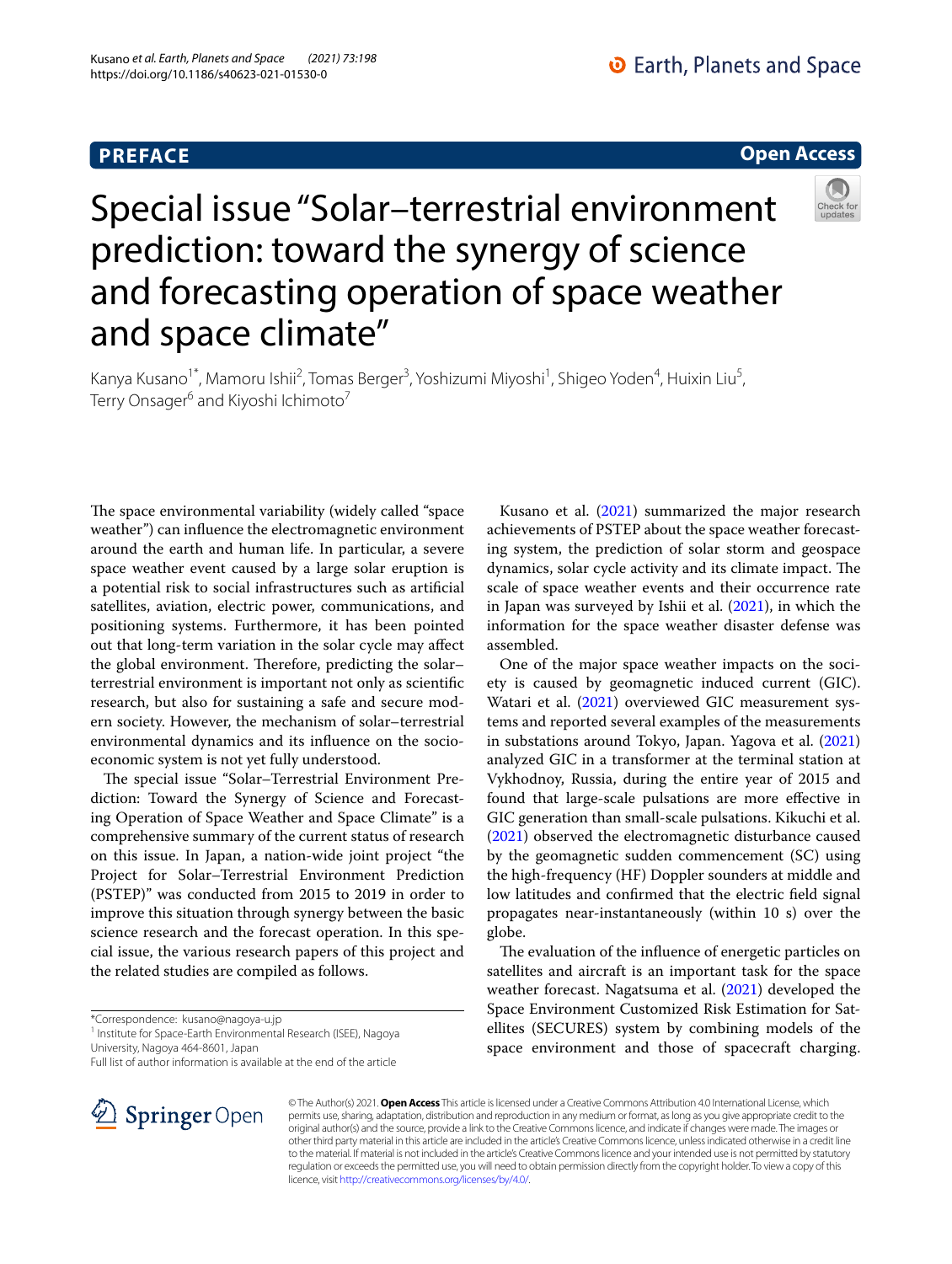Saito et al. ([2021](#page-2-6)) estimated the economic impact of atmospheric radiation storm associated with solar energetic particle (SEP) events on aircraft operations by using the Warning System for AVIation Exposure to Solar energetic particle (WASAVIES). Oka et al. ([2021](#page-2-7)) analyzed an unusual short-duration SEP event and found that the higher-energy (>30 MeV) protons were detected about four hours after the shock arrival of ICME. The impact of energetic particle precipitation on atmospheric chemistry was investigated by Tsuda et al. ([2021](#page-2-8)) and they found that the Na loss around the topside of Na layer would be induced by the energetic particle precipitation.

Many papers on the ionospheric dynamics and its prediction are published by this special issue. Nishioka et al. ([2021\)](#page-2-9) statistically analyzed the extreme states of ionospheric total electron content (TEC) in Japan. Tao et al. ([2020b\)](#page-2-10) also analyzed the statistics of short-wave fadeout for extreme space weather event estimation. Otsuka et al. ([2021\)](#page-2-11) studied the solar activity dependence of mediumscale traveling ionospheric disturbances (MSTID) using GPS receivers in Japan. Hosokawa et al. [\(2020\)](#page-2-12) monitored the anomalous propagation of aeronautical VHF radio waves due to sporadic E layer in Japan.

The Ground-to-topside model of Atmosphere and Ionosphere for Aeronomy (GAIA) is a powerful tool to simulate and predict the dynamics of ionosphere and atmosphere. Shinagawa et al. ([2021](#page-2-13)) developed the numerical prediction of sporadic E layer occurrence using the GAIA. Ghosh et al. ([2020\)](#page-1-0) investigated the day-to-day variation of pre-reversal enhancement in the equatorial ionosphere based on GAIA model simulations. Sivakandan et al. ([2021](#page-2-14)) compared the seasonal and longitudinal variation of daytime MSTID activity using GPS observation and GAIA simulations. Tao et al. [\(2020a](#page-2-15)) reported the numerical forecast of the upper atmosphere and ionosphere using GAIA, in particular for ionospheric storms and sudden stratospheric warming.

The solar cycle dynamics and solar eruptions are the major cause of space weather variation in the long term and short term, respectively, and their prediction is one of the most important subjects in this special issue. The variability of solar differential rotation and meridional fow were analyzed by Imada et al. ([2020](#page-2-16)) using the magnetic element feature tracking technique. Seki et al. ([2021\)](#page-2-17) studied the relationship between three-dimensional velocity of flament eruptions and CME based on the Doppler observations. A new infrared observation for solar polarimetry was developed by Hanaoka et al. ([2020\)](#page-1-1).

Nishizuka et al. [\(2021](#page-2-18)) reported the operational solar fare prediction model using Deep Flare Net. Watanabe et al. ([2021](#page-2-19)) reported the model-based reproduction and validation of the total spectra of a solar flare and

their impact on the global environment. Nishimoto et al. ([2021\)](#page-2-20) examined the computed extreme ultraviolet emission spectra during solar flares. The advanced method for the CME arrival-time forecasts was developed based on the assimilation of magnetohydrodynamic simulations and the interplanetary scintillation observations by Iwai et al. ([2021](#page-2-21)).

It is also crucial to investigate the details of the severe space weather phenomena that occurred in the past from the literature and records for considering countermeasures against future space weather disasters. Hayakawa et al. ([2020\)](#page-1-2) reported the record of south American aurora during the Carrington storm. Oliveira et al. ([2020](#page-2-22)) investigated a possible case of sporadic aurora observed at Rio de Janeiro. Kataoka [\(2020](#page-2-23)) statistically analyzed extreme geomagnetic activities.

As mentioned already, solar–terrestrial environment prediction is necessary to protect the future society. However, for its development, the cooperation between various related research felds and their applications is essential. This special issue summarizes the latest efforts for it. We hope that further study will progress through the synergy between scientifc research and the operational forecast of space weather.

#### **Acknowledgements**

This work was supported by JSPS KAKENHI Grant 20H05604.

#### **Authors' contributions**

KK, MI, TB, YM, SY, HL, TO, and KI served as guest editors for this special issue. All authors read and approved the fnal manuscript.

#### **Competing interests**

The authors declare that they have no competing interests.

#### **Author details**

<sup>1</sup> Institute for Space-Earth Environmental Research (ISEE), Nagoya University, Nagoya 464-8601, Japan. <sup>2</sup> National Institute of Information and Communications Technology (NICT), Koganei, Tokyo 184-8795, Japan. <sup>3</sup>Space Weather Technology Research and Education Center, University of Colorado at Boulder, Boulder, CO 80309, USA. <sup>4</sup>Institute for Liberal Arts and Sciences, Kyoto University, Kyoto 606-8501, Japan. <sup>5</sup> Earth and Planetary Science Division, Kyushu University, Fukuoka 819-0395, Japan. <sup>6</sup>Space Weather Prediction Center, NOAA, Boulder, CO 80305, USA.<sup>7</sup> Astronomical Observatory, Kyoto University, Kyoto 606-8502, Japan.

### Received: 5 October 2021 Accepted: 5 October 2021 Published online: 25 October 2021

#### **References**

- <span id="page-1-0"></span>Ghosh P, Otsuka Y, Mani S, Shinagawa H (2020) Day-to-day variation of pre-reversal enhancement in the equatorial ionosphere based on GAIA model simulations. Earth Planets Space 72:93. [https://doi.org/10.1186/](https://doi.org/10.1186/s40623-020-01228-9) [s40623-020-01228-9](https://doi.org/10.1186/s40623-020-01228-9)
- <span id="page-1-1"></span>Hanaoka Y, Katsukawa Y, Morita S, Kamata Y, Ishizuka N (2020) A HAWAII-2RG infrared camera operated under fast readout mode for solar polarimetry. Earth Planets Space 72:181.<https://doi.org/10.1186/s40623-020-01318-8>
- <span id="page-1-2"></span>Hayakawa H, Ribeiro JR, Ebihara Y, Correia AP, Sôma M (2020) South American auroral reports during the Carrington storm. Earth Planets Space 72:122. <https://doi.org/10.1186/s40623-020-01249-4>